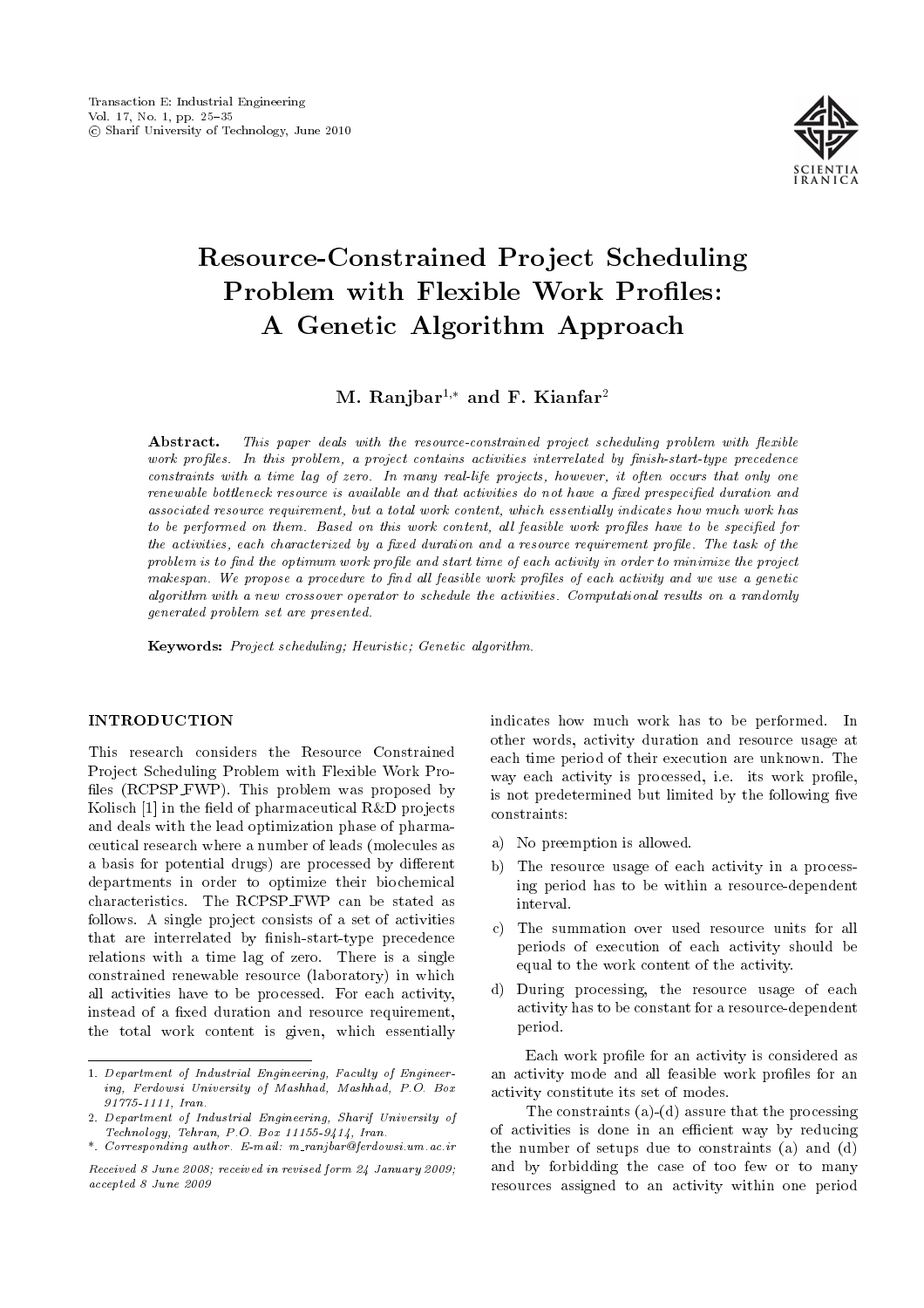by constraint (b). Since the number of feasible work profiles of each activity in the general form and on the basis of conditions  $(a)-(d)$  may be very large, we limit ourselves to only smooth (SM), Non-Increasing (NI), Non-Decreasing  $(ND)$  or triangular  $(TR)$  types of figure for work profiles. Figures 1 to 4 illustrate some possible work profiles of an activity with work content of 15.

The RCPSP\_FWP is a different version of the well-known Resource Constrained Project Scheduling Problem (RCPSP) in which a single renewable resource is available and activity duration and resource usage to a single renewable resource are known constants. Also, the RCPSP FWP is a generalization of the discrete time/resource trade-offs (DTRTP), introduced by De Reyck et al. [2]. In the DTRTP, only smooth work



Figure 1. Smooth work profile.



Figure 2. Non-decreasing work profile.



Figure 3. Non-increasing work profile.



Figure 4. Triangular work profile.

profiles are considered for each activity, and constraints (b), (c) and (d) are ignored.

To the best of our knowledge, literature on the RCPSP\_FWP, as defined in this paper, is virtually void. Research efforts have been concentrated on two related problems, RCPSP and DTRTP. Salewski et al. [3], Brucker et al. [4], Kolisch and Padman [5] and Kis [6] include some noteworthy literature survey research for the RCPSP. Also, numerous exact and heuristic procedures are presented in the literature for the RCPSP. Chapter 6 of the project scheduling research handbook of Demeulemeester and Herroelen [7] gives an extensive literature overview of the RCPSP and, hence it is not repeated here. In addition, Kolisch and Hartmann [8] present a classication and performance evaluation of different heuristic and metaheuristic algorithms for the RCPSP. De Reyck et al. [2] present several heuristic procedures for the DTRTP based on the Tabu Search (TS) and some local searches. These heuristic procedures are based on the decomposition of the problem into a mode assignment phase and a resource-constrained project scheduling phase with fixed mode assignments. Demeulemeester et al. [9] have developed a Branchand-Bound algorithm (B&B) for the DTRTP based on the concept of activity-mode combinations, i.e. subsets of activities executed in a specific mode. Also, Ranjbar et al. [10] present an efficient hybrid metaheuristic, based on the scatter search for the DTRTP and RCPSP.

The NP-hardness of the RCPSP was shown by Blazewicz et al. [11] as a generalization of the job shop scheduling problem. Furthermore, Demeulemeester et al. [9] show that the DTRTP, as a generalization of the parallel machine problem, is strongly NP-hard. Therefore, the RCPSP-FWP as a generalization of the DTRTP is strongly NP-hard.

Since the RCPSP FWP is a very complex problem, we use a Genetic Algorithm (GA) as our solution approach. Two famous GAs applied to project scheduling problems are Mori and Tseng [12] and Hartmann [13].

The contribution of this paper is twofold. First, we present a linear model for the RCPSP\_FWP and also an enumeration scheme to generate feasible work profiles. Second, we propose a metaheuristic solution procedure based on GA to solve RCPSP FWP.

The outline of the paper is as follows. First, the problem formulation and notation are described and generation of feasible work profiles of a single activity is discussed. After that, schedule representation and the generation scheme are explained and the general structure of the genetic algorithms and its operators are described. In the section following these computational results are reported. Finally, overall conclusions and suggestions for future research are drawn.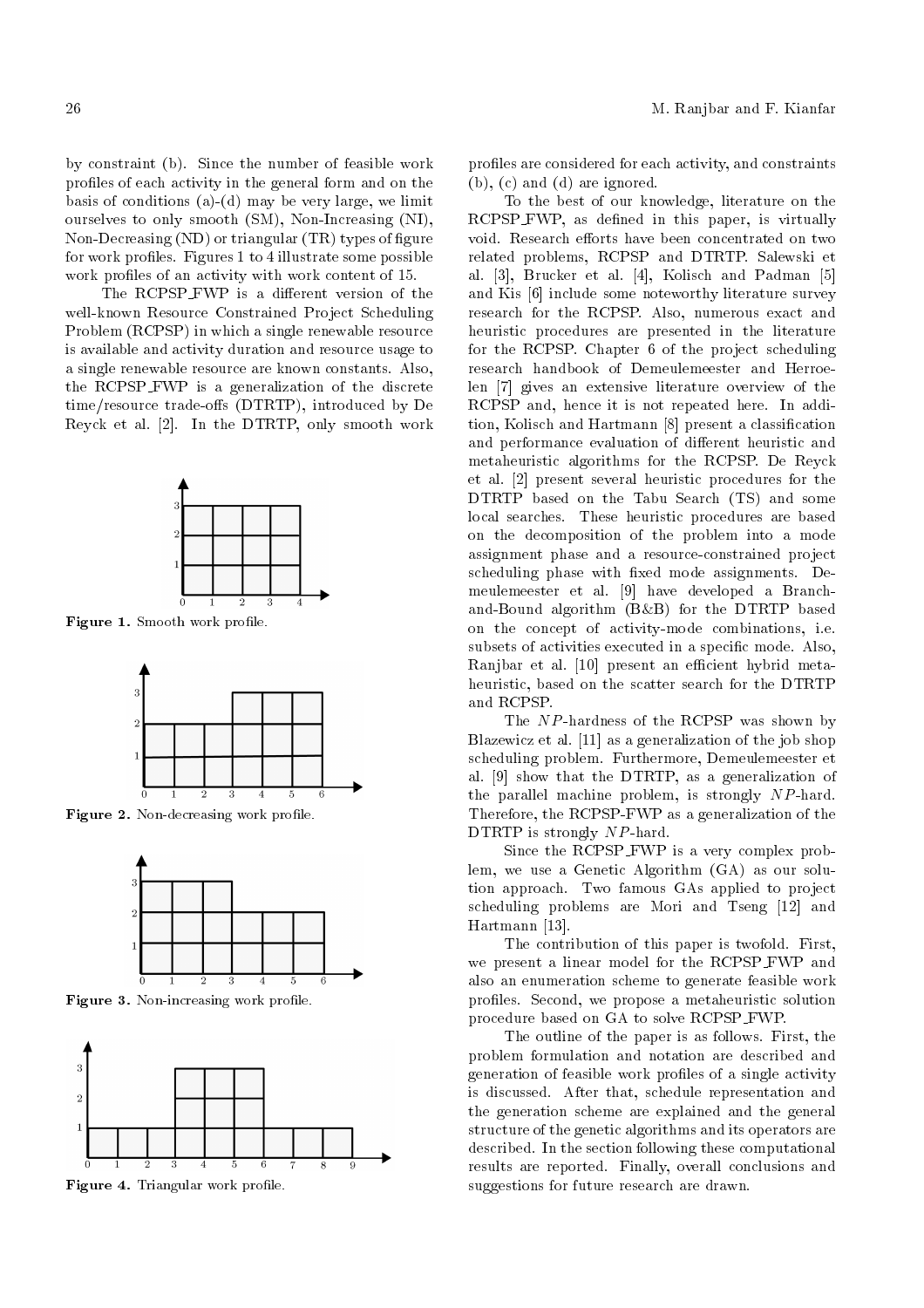RCPSP with Flexible Work Profiles 27

# PROBLEM FORMULATION AND NOTATION

The objective of the RCPSP\_FWP is to schedule each activity of a project in one of its defined modes subject to precedence and resource constraints, in order to minimize the project makespan. The parameters used are defined in Table 1.

The dummy activities, 0 and  $n + 1$ , represent the start and completion of the project, respectively, with  $w_o = w_{n+1} = 0$ . The RCPSP-FWP can be formulated by introducing the following decision variables:

$$
s_{it} = \begin{cases} 1; & \text{if activity } i \text{ is started at time instant } t \\ 0; & \text{otherwise} \end{cases}
$$

 $f_{it} =$  $\int 1$ ; if activity *i* is finished at time instant *t* 0; otherwise

$$
h_{it} = \begin{cases} 1; & \text{if } r_{i(t-1)} \neq r_{i(t)} \\ 0; & \text{otherwise} \end{cases}
$$

In the following, we represent an MIP formulation for the RCPSP FWP.

$$
\min Z = \sum_{t=e_{f_{n+1}}}^{lt_{n+1}} tf_{(n+1)t},
$$
\n(1)

subject to:

$$
\sum_{t=e s_i}^{l s_i} s_{it} = 1; \qquad i \in N,
$$
\n
$$
(2)
$$

$$
\sum_{t=e f_i}^{l f_i} f_{it} = 1; \qquad i \in N,
$$
\n(3)

| $N = \{0, \dots, n, n+1\}$                                                                                                                                                                                                                | Set of activities with index $i$                                          |  |  |
|-------------------------------------------------------------------------------------------------------------------------------------------------------------------------------------------------------------------------------------------|---------------------------------------------------------------------------|--|--|
| $E = \{(i, j); i, j \in N\}$                                                                                                                                                                                                              | Set of precedence relations                                               |  |  |
| $P_i$                                                                                                                                                                                                                                     | Set of all predecessors of activity $i; i \in N$                          |  |  |
| $S_i$                                                                                                                                                                                                                                     | Set of all successors of activity $i, i \in N$                            |  |  |
| $\boldsymbol{a}$                                                                                                                                                                                                                          | Constant availability of the single renewable resource                    |  |  |
| $w_i$                                                                                                                                                                                                                                     | Work content of activity $i; i \in N$                                     |  |  |
| $\underline{r}_i, \, \bar{r}_i$                                                                                                                                                                                                           | Lower and upper bounds of resource usage of activity $i$ in each          |  |  |
|                                                                                                                                                                                                                                           | time period; $i \in N$                                                    |  |  |
| $\overline{t}$                                                                                                                                                                                                                            | Minimum number of consecutive periods where all activities                |  |  |
|                                                                                                                                                                                                                                           | should have a constant resource usage                                     |  |  |
| $d_i$                                                                                                                                                                                                                                     | Duration of activity $i; i \in N$                                         |  |  |
| $\frac{w_i}{\bar{r}_i}$<br>$\underline{d}_i =$                                                                                                                                                                                            | Lower bound for duration of activity $i; i \in N$                         |  |  |
| $\underline{w}_i$                                                                                                                                                                                                                         | Upper bound for duration of activity $i; i \in N$                         |  |  |
| $d_i^{\min}$                                                                                                                                                                                                                              | Minimum possible duration for a feasible work profile of                  |  |  |
|                                                                                                                                                                                                                                           | activity $i; i \in N$                                                     |  |  |
| $d^{\prime \min}_{\ i}$                                                                                                                                                                                                                   | Minimum possible duration for an infeasible work profile of               |  |  |
|                                                                                                                                                                                                                                           | activity <i>i</i> with minimum violation; $i \in N$                       |  |  |
|                                                                                                                                                                                                                                           | An upper bound on the project makespan                                    |  |  |
| $\begin{split} \overline{T &= \sum\limits_{i=1}^n \overline{d}_i} \\ e s_i &= \max \left\{ \left( \frac{\sum\limits_{j \in P_i} w_j}{a} \right), \left( \max_{j \in P_i} \left\{ e s_j + d^{\min}_j \right\} \right) \right. \end{split}$ | Earliest start time of activity $i, i \in N$                              |  |  |
|                                                                                                                                                                                                                                           | Earliest finish time of activity $i; i \in N$                             |  |  |
| $\overline{ef_i = es_i + \underline{d_i}}$<br>$\overline{lf_i = \min \left\{ \left( T - \frac{\sum\limits_{j \in S_i} w_j}{a} \right), \left( T - \min_{j \in S_i} \{ls_j\} \right) \right\}}$                                            | Latest finish time of activity $i; i \in N$                               |  |  |
|                                                                                                                                                                                                                                           | Latest start time of activity $i; i \in N$                                |  |  |
| $ls_i = lf_i - d_i$<br>(t) = (t - 1, t]                                                                                                                                                                                                   | Time period (t); $t = 1, 2, \dots, T$                                     |  |  |
| $r_{i(t)}$                                                                                                                                                                                                                                | Resource usage of activity <i>i</i> at time period <i>t</i> ; $i \in N$ , |  |  |
|                                                                                                                                                                                                                                           | $t = es_i + 1, \cdots, lf_i$                                              |  |  |
| $wp_i = (r_{i(t)})$ ; $t = es_i + 1, \cdots, l f_i$                                                                                                                                                                                       | Work profile of activity $i; i \in N$                                     |  |  |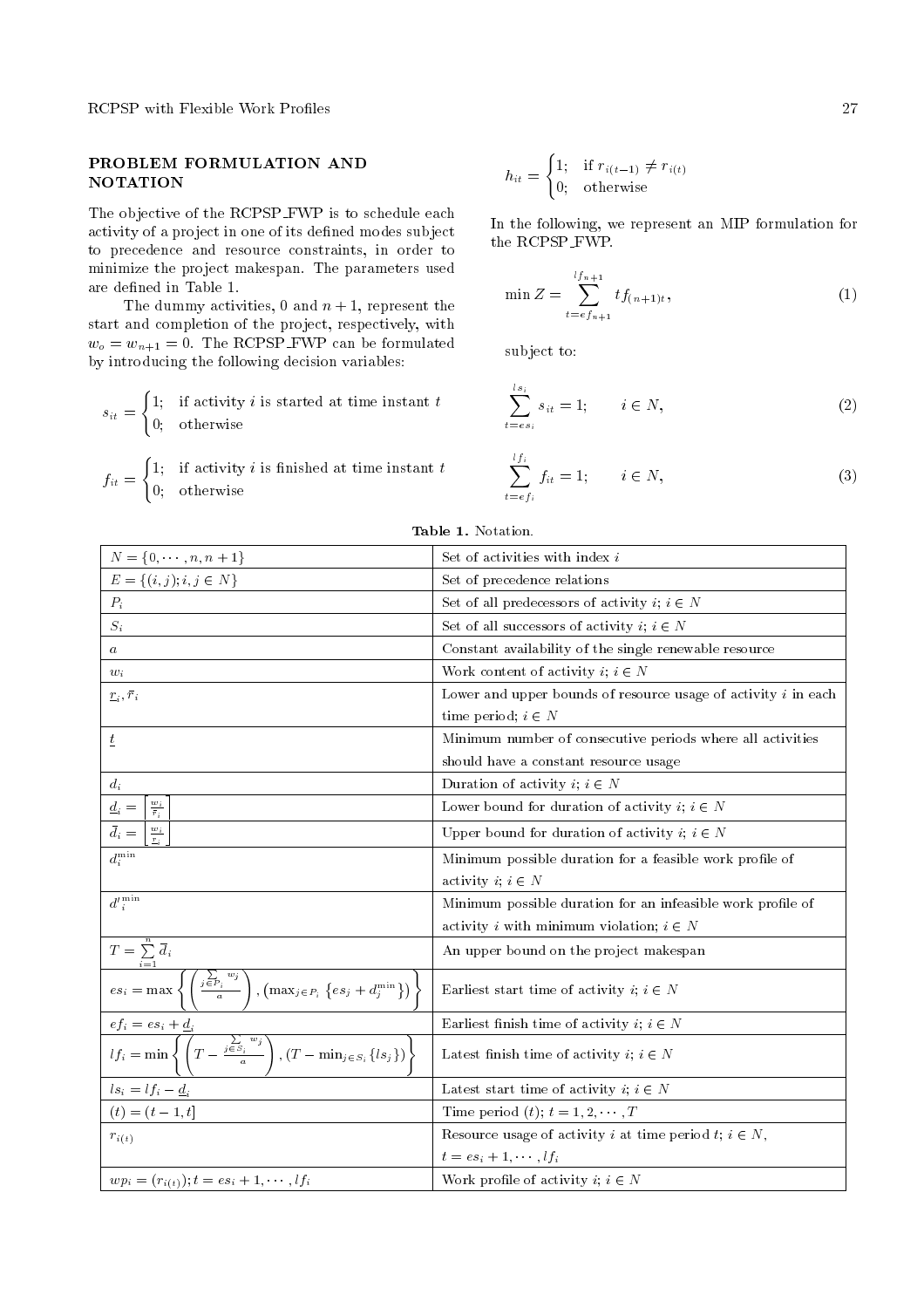$$
\sum_{t=e s_i+1}^{l f_i} r_{i(t)} = w_i; \qquad i \in N,
$$
\n(4)

$$
\sum_{t=e}^{lf_i} tf_{it} \le \sum_{t=e}^{ls_j} ts_{jt}; \qquad \forall (i,j) \in E,
$$
\n
$$
(5)
$$

$$
\sum_{i=1}^{n} r_{i(t)} \le a; \qquad t = 1, \cdots, T,
$$
 (6)

$$
r_{i(0)} = 0; \qquad i \in N,\tag{7}
$$

$$
\sum_{\tau=t}^{t+\underline{t}-1} h_{i\tau} \le 1; \qquad i \in N, t = es_i + 1, \cdots, lf_i,
$$
 (8)

$$
r_{i(t+1)} \leq \bar{r}_i (r_{i(t)} + s_{it}); \qquad i \in N, t = 1, \cdots, T, \quad (9)
$$

- $r_{i(t)} \leq \bar{r}_i (r_{i(t+1)} + f_{it}); \qquad i \in N, t = 1, \cdots, T, (10)$
- $r_{i(t+1)} r_{i(t)} \leq \bar{r}_i \cdot h_{i,t+1}; \quad i \in N, t = 1, \cdots, T, (11)$
- $r_{i(t)} r_{i(t+1)} \leq \bar{r}_i \cdot h_{i,t+1}; \quad i \in N, t = 1, \cdots, T, (12)$

$$
s_{it}, f_{it}, h_{it} \in \{0, 1\}; \qquad i \in N, t = 1, \cdots, T,
$$
 (13)

$$
r_{i(t)} \in \{0\} \cup \{ \underline{r}_i, \underline{r}_i + 1, \cdots, \overline{r}_i \};
$$

$$
i \in N, t = 1, \cdots, T.
$$
\n<sup>(14)</sup>

Objective Function 1 minimizes the project makespan. Constraints 2 and 3 ensure that exactly one start and finish time are assigned to each activity, respectively. Constraint 4 assures that used resource units by each activity are equal to the activity work content. Constraints 5 and 6 indicate the precedence and resource constraints, respectively. Constraint 7 indicates that the resource is available after time instant zero. Constraint 8 corresponds to the constraints (d) of the work profile constraints. Also, Constraints 9-12 ensure that every change in the level of resource usage for each activity is less than its resource usage upper bound. Finally, Constraints 13 and 14 show the value domains of the decision variables.

# ASSIGNMENT OF FLEXIBLE WORK PROFILES

In this section, we consider the problem of generating feasible work profiles of a single activity within the RCPSP\_FWP. We first propose a model that generates the work profile with minimum durations. Next, we present an enumeration procedure for generating the NI, ND and SM work profiles. We further discuss the generation of TR work profiles based on NI and ND work profiles.

# Generation of Work Profiles with Minimum Duration

Based on the defined notations in Table 1 and the definition of the two following decision variables, we present a model for finding a feasible work profile with minimum duration for each single activity,  $i \in N$ .

$$
x_{ri} =
$$
 number of periods with a resource usage of  
 
$$
r
$$
 units during execution of activity  
 
$$
i \in N(r = \underline{r}_i, \underline{r}_i + 1, \dots, \overline{r}_i),
$$

$$
y_{ri} = \begin{cases} 1; & \text{if there is at least one period with} \\ & \text{resource usage of } r \text{ units during} \\ & \text{execution of activity } i \\ 0; & \text{otherwise} \end{cases}
$$

$$
d_i^{\min} = \min \sum_{r=\underline{r}_i}^{\bar{r}_i} x_{ri},\tag{15}
$$

subject to:

$$
\sum_{r=\underline{r}_i}^{\bar{r}_i} rx_{ri} = w_i,\tag{16}
$$

$$
\underline{ty}_{ri} \le x_{ri} \le \bar{d}_i y_{ri},\tag{17}
$$

$$
x_{ri} \in \{0, 1, \cdots\}, \qquad r \in [\underline{r}_i, \overline{r}_i], \tag{18}
$$

$$
y_{ri} \in \{0, 1\}, \qquad r \in [\underline{r}_i, \bar{r}_i]. \tag{19}
$$

Objective Function 15 minimizes the number of periods where the activity has a positive resource usage and, thus the duration of the activity. Constraint 16 takes care that the total used resource units equals the activity work content. Constraint 17 couple  $x_{ri}$ variable with the  $y_{ri}$ -variable; if  $y_{ri} = 0$ , then  $x_{ri}$  is set to zero, otherwise, if  $y_{ri} = 1, t \leq x_{ri} \leq \bar{d}_i$ . Finally, Constraints 18 and 19 show the value domains of the decision variables. We call Constraints 16 to 19 the Feasible Work Profile Space (FWPS<sub>i</sub>) for activity *i*. If  $FWPS_i = \emptyset$ , there is not any feasible work profile for activity  $i$ . In this case, we consider the work profiles with minimum violation.

# Generation of Work Profiles with Minimum Violation

In the case there is no feasible work profile for an activity, we consider only one work profile for the activity which has a minimum violation from work profile constraints. To this purpose, we alter the previous model in order to find an infeasible work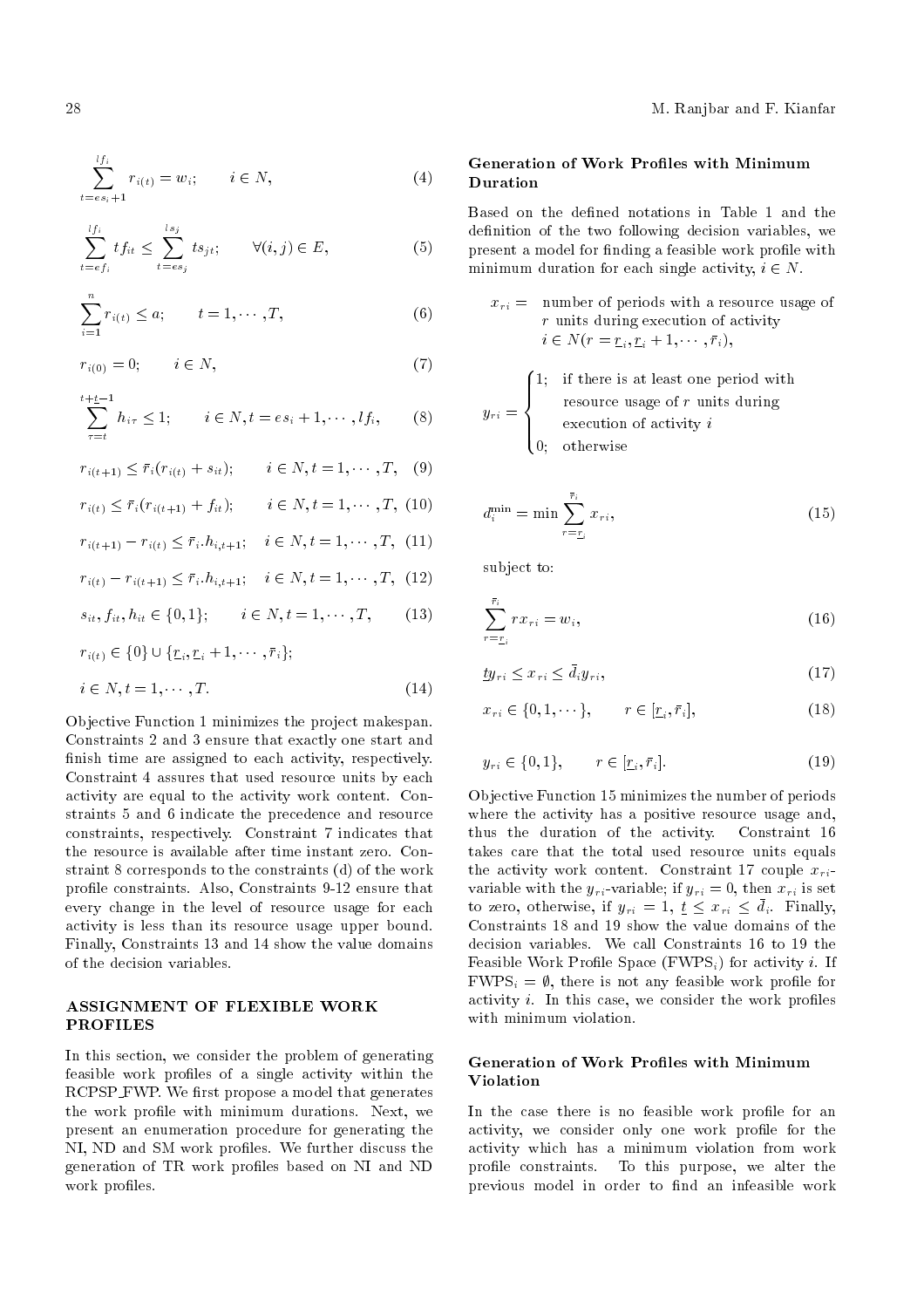profile that minimizes the number of periods that are short of the minimum number of periods with constant duration  $\underline{t}$ . We define decision variable  $v_{ri} \geq 0$  as the number of periods with resource usage r short of the minimum number of periods regarding to activity  $i$ . Note that  $v_{ri}$  is formally defined as  $v_{ri} = \max(0, t-x_{ri})$ and the new model is as follows:

$$
d'_{i}^{\min} = \min \sum_{r=\underline{r}_{i}}^{\bar{r}_{i}} v_{ri}, \qquad (20)
$$

subject to:

$$
\sum_{r=\underline{r}_i}^{\bar{r}_i} rx_{ri} = w_i,\tag{21}
$$

$$
\underline{ty}_{ri} - v_{ri} \le x_{ri} \le \bar{d}_i y_{ri}, \qquad r \in [\underline{r}_i, \bar{r}_i], \tag{22}
$$

$$
x_{ri} \in \{0, 1, \cdots\}, \qquad r \in [r_i, \bar{r}_i], \tag{23}
$$

$$
y_{ri} \in \{0, 1\}, \qquad r \in [\underline{r}_i, \bar{r}_i], \tag{24}
$$

$$
v_{ri} \ge 0, \qquad r \in [\underline{r}_i, \overline{r}_i]. \tag{25}
$$

Objective Function 20 minimizes the number of periods that are short of the minimum number of periods with a constant resource usage. Altered Constraint 22 sets the variable,  $v_{ri}$ . Other constraints are taken from the previous model.

# An Enumeration Procedure for the ND Work **Profiles**

In order to enumerate all ND work profiles of an activity,  $i$ , we use an enumeration tree in which level  $l(l = 1, \dots, \bar{r}_i-\underline{r}_i+1)$  corresponds to all possible values of  $x_{ri}$ , defined as the number of periods with a resource usage of  $r = l - 1 + r_i$  units. In each node of level l,  $\hat{w}_i$ indicates the remaining work content of activity  $i$ , i.e. the work content of activity  $i$  minus the total assigned resource units in nodes located on the path from the start node  $(l = 0)$  to the current node. At each level,  $l > 0$ , there are  $\bar{t} - t + 1$  possible descendants for a parent node, located at level  $l - 1$  where  $\bar{t} = |\hat{w}_i/r|$ . These descendants are generated by assigning different values to  $x_{ri}$  from set  $\{0, \underline{t}, \underline{t}+1, \cdots, \overline{t}\}$ . The remaining work content is updated as  $\hat{w}_i := \hat{w}_i - rx_{ri}$  after assignment. We define a block in a work profile as a number of consecutive periods with equal levels of resource usage and  $\mathbf{x}_i = (x_{\underline{r}_i}, x_{\underline{r}_i+1}, \cdots, x_{\bar{r}_i})$  as the block representation of the work profile of activity  $i$ in which  $x_r$  represents the length of the block with a resource usage of r units where  $r \in [\underline{r}_i, \bar{r}_i]$ . In each node of the enumeration tree wherein we face one of the following conditions, we fathom the node.

- 1. Finding a feasible work profile, i.e.  $\hat{w}_i = 0$ . In this case, the feasible work profile is obtained by following the path between the start node and the current node.
- 2. Finding a positive remaining work content that is not enough for the extension of more blocks, i.e. in a level,  $l = r + 1 - \underline{r}_i, \, 0 < \hat{w}_i < \underline{t}(r + 1).$
- 3. Reaching an infeasible work profile. If in each node of level  $l = r + 1 - \underline{r}_i$  we replace  $\hat{w}_i$  with  $w_i$  and  $\underline{r}_i$  with r in the model for  $\mathrm{FWPS}_i$ , and we find  $FWPS_i = \emptyset$ , then all descendants of this node will be infeasible.
- 4. Reaching the last level of the enumeration tree, i.e.  $l = \bar{r}_i - \underline{r}_i + 1.$

To generate all NI work profiles, we correspond each NI work profile  $\mathbf{x}_i = (x_{\underline{r}_i}, x_{\underline{r}_i+1}, \cdots, x_{\overline{r}_i})$  to the ND work profile  $\mathbf{x} = (x_{\bar{r}_i}, x_{\bar{r}_i-1}, x_{\underline{r}_i}).$ 

# Generation and Enumeration of the TR Work **Profiles**

All feasible TR work profiles of each activity can be generated from its ND or NI work profiles. It should be noted that ND and NI work profiles are two special types of TR work profile. Also, SM work profiles are an especial type of ND and NI work profiles. Thus, we can conclude  $SM\subseteq NIGTR$  and  $SM\subseteq ND\subseteq TR$ . Each ND work profile has a unique corresponding NI work profile and possibly some other TR work proles constituting a set called a neighborhood. To generate all feasible TR neighbors of a feasible ND work profile, we do as follows. Assume the feasible ND work profile includes  $\bar{b}$  different resource usage levels, as  $\mathbf{x} =$  $(x_{r_1}, x_{r_2}, \dots, x_{r_{\bar{b}}}),$  where  $\underline{r} \leq r_1 < r_2 < \dots < r_{\bar{b}} \leq \bar{r}$ and block  $r_{\bar{b}}$  is the vertex of each generated TR work profile. We may use block  $r_b$  for  $1 \leq b \leq \overline{b}$  in both left and right legs of each generated TR work profile with durations  $x_{r_b}^l$  and  $x_{r_b}^r$ , respectively. If the duration of a single block,  $r_b$ , is  $x_{r_b} \geq 2t$ , we can distribute  $x_{r_b}$ between  $x_{r_b}^l$  and  $x_{r_b}^r$ . The number of different ways of this work is equal to the number of common solutions of the following equations:

$$
x_{r_b}^l + x_{r_b}^r = x_{r_b},\tag{26}
$$

$$
x_{r_b}^l, x_{r_b}^r \in \{0, \underline{t}, \cdots, x_{r_b}\}.
$$
\n<sup>(27)</sup>

If  $x_{r_b} \geq 2t$ , the number of solutions of Equations 26 and 27 is equal to  $x_{r_b} - 2\underline{t} + 3$ , including:

$$
\{(x_{r_b}^l = 0, x_{r_b}^r = x_{r_b}), (x_{r_b}^l = \underline{t}, x_{r_b}^r = x_{r_b} - \underline{t}),
$$
  

$$
(x_{r_b}^l = \underline{t} + 1, x_{r_b}^r = x_{r_b} - \underline{t} - 1), \cdots,
$$
  

$$
(x_{r_b}^l = x_{r_b} - \underline{t}, x_{r_b}^r = \underline{t}), (x_{r_b}^l = x_{r_b}, x_{r_b}^r = 0)\},
$$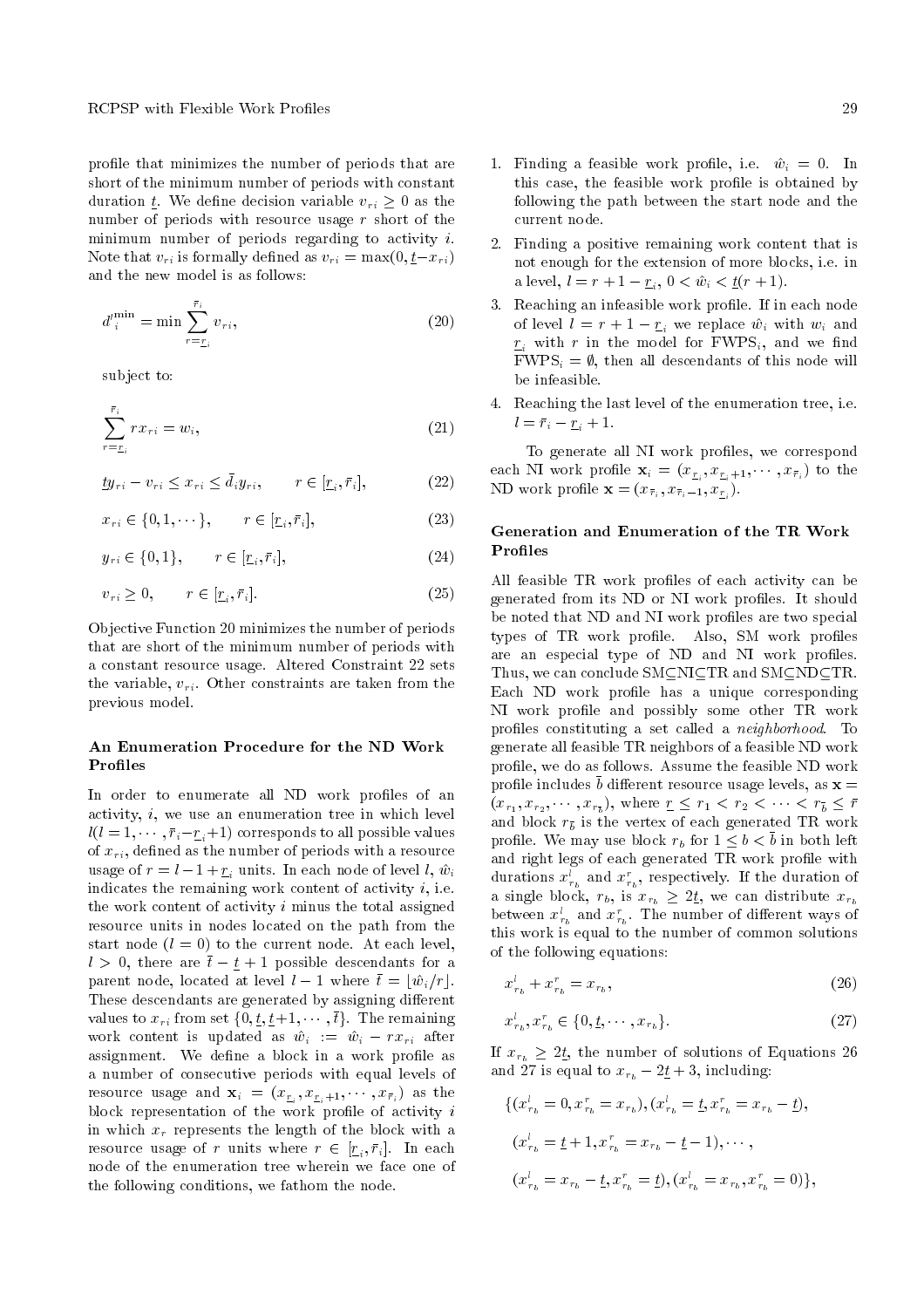and, if  $x_{r_b} < 2t$ , we will have only two possible values for  $x_{r_b}^l$  and  $x_{r_b}^r$ , i.e.:

$$
\{(x_{r_b}^l = x_{r_b}, x_{r_b}^l = 0), (x_{r_b}^l = 0, x_{r_b}^l = x_{r_b})\}.
$$

If we define function  $f$  for integer numbers as:

$$
f(a) = \begin{cases} a; & a \ge 0 \\ -1; & a < 0 \end{cases}
$$

we generally have  $f(x_{r_b} - 2t) + 3$  different solutions for Equations 26 and 27. Thus, the number of total different feasible TR work profiles that can be obtained from a feasible ND work profile,  $\mathbf{x} = (x_{r_1}, x_{r_2}, \cdots, x_{r_b}),$ is equal to  $\prod_{b=1}^{\bar{b}-1}(f(x_{r_b} - 2\underline{t}) + 3).$ 

It can be seen that the FWPS for each activity is constituted of different neighborhoods. At the core of each neighborhood, there are two feasible work profiles, NI and ND, and other neighbors are possibly other feasible TR work profiles. Each feasible TR work profile can be obtained from only one core and, hence, is located in only one neighborhood. Therefore, FWPS is partitioned by this neighborhood definition. Figure 5 shows one ND, one NI and two TR work profiles that constitute a neighborhood.

## Upper and Lower Bounds of the Project Makespan

Regarding Equations 15 to 19, we obtain the upper bound UB for the project makespan as UB=  $\sum_{i=1}^{n} d_i^{\min}$ . The project makespan lower bound LB is the maximization of a critical path-based lower bound  $LB<sub>0</sub>$  and a resource-based lower bound  $LB<sub>r</sub>$ . The lower bound  $LB<sub>0</sub>$  is obtained by calculating the critical path in the activity network, where each activity,  $i$ , is assigned its shortest feasible work profile with duration  $d_i^{\min}$ , taking into account the resource availability, a. The resource-based lower bound  $LB<sub>r</sub>$  is computed as:



Figure 5. An example of four neighbor work profiles.

where  $|x|$  denotes the largest integer equal to, or less than, x.

# SCHEDULE REPRESENTATION AND GENERATION SCHEME

Our constructive heuristic algorithm uses a schedule representation to encode a project schedule and a Schedule Generation Scheme (SGS) to translate the schedule representation to a real schedule. The SGS determines how a feasible schedule is constructed by assigning starting times to the activities whereby the relative priority and activity work profiles are determined by the schedule representation in our algorithm. There are various approaches for both the representation and generation of a schedule.

We represent a schedule,  $S$ , of the RCPSP\_FWP by a double list  $(\rho, wp)$ . The first list is a vector,  $\rho =$  $(\rho_1, \dots, \rho_n)$ , such that positive real number  $\rho_i \in \mathbb{R}^+$ represents the priority value of activity  $i$ . This list was introduced by Kolisch and Hartmann [14] as Random Key (RK) representation for the RCPSP. The second list is a work profile list  $wp = (wp_1, \dots, wp_n)$  where  $wp_i$  represents the work profile chosen for activity *i*. We utilize a modified version of the RK representation developed by Debels et al. [4] in which the Topological Order (TO) concept is used in the construction of the RK, which we denote as TORK. Each TORK is constructed by scheduling the activities using a SGS, obtaining schedule  $S$  and considering priority values as  $\rho_i = s_i(S); \forall i \in \mathbb{N}$  where  $s_i(S)$  indicates the start time of activity  $i$  in schedule  $S$ . For a detailed discussion of the advantages of the topological order representation, we refer to [15].

Besides different schedule representations, there also exist three different types of SGSs in the literature: the Serial SGS (SSGS), the parallel SGS and the bidirectional SGS [16]. As it is sometimes impossible to reach an optimal solution with parallel and bidirectional SGSs, we opt for serial SGS. At each iteration of the SSGS, the activity with the highest priority is chosen and assigned the first possible starting time such that no precedence or resource constraint is violated. Although any generated schedule of the RCPSP by the SSGS belongs to the set of active schedules [17], it does not necessarily hold for the RCPSP FWP.

Figure 6 illustrates an example project with five non-dummy activities and one renewable resource with  $a = 6$  and  $t = 2$ . The schedule of Figure 7 is obtained, based on the random priority list,  $\rho = (1, 2, 3, 4, 5)$ , and SSGS. The corresponding TORK is  $\rho = (0, 0, 8, 8, 15)$ .

## GENETIC ALGORITHM

We propose a genetic algorithm to schedule activities in a RCPSP FWP. The general structure of our GA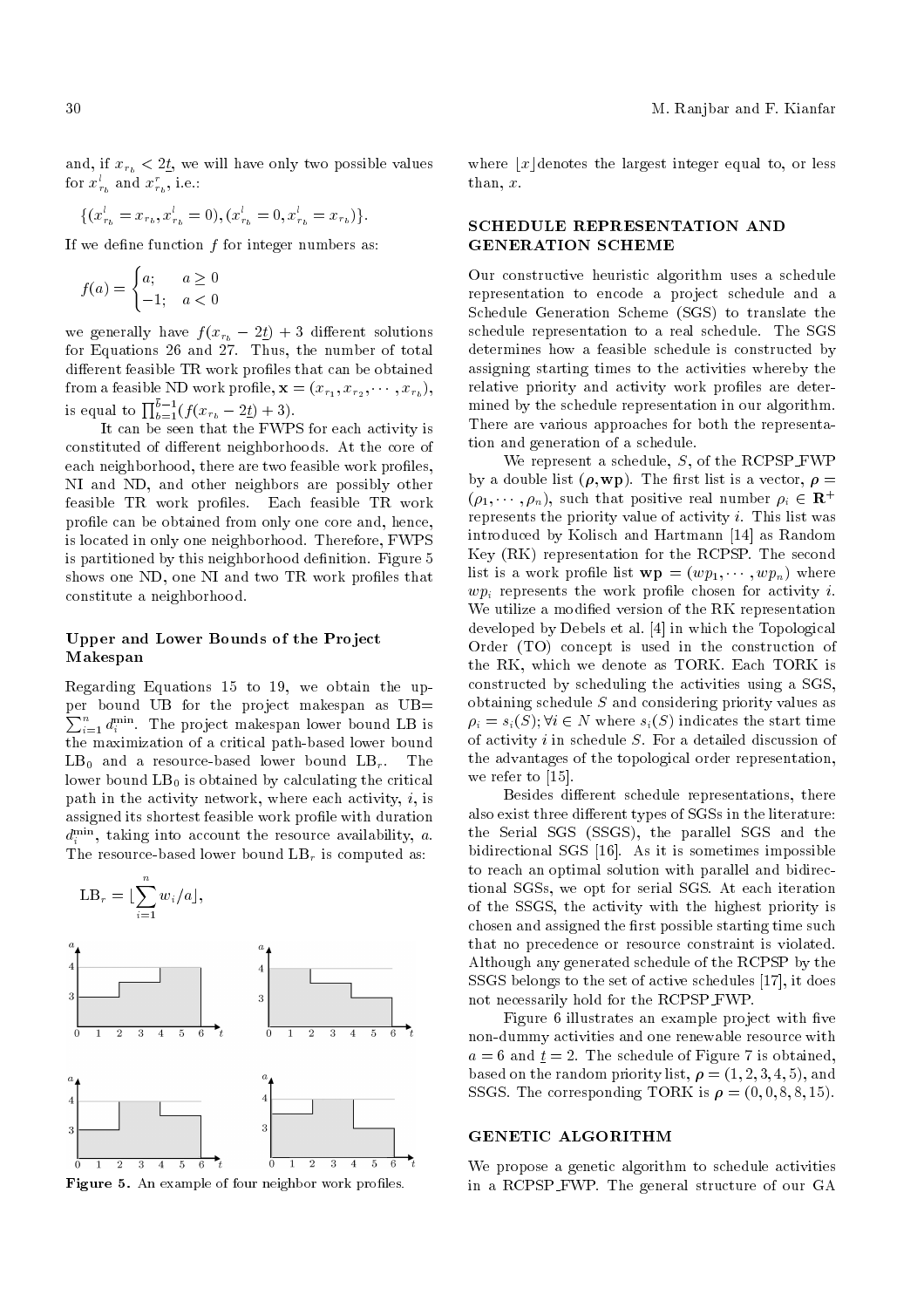



Figure 7. A schedule and its TORK.

| 1) Build an initial population $P$ of direct schedules            |
|-------------------------------------------------------------------|
| while (termination criterion is not satisfied) do                 |
| $2)$ $\bm{NewP}{=}\varnothing$                                    |
| for $[e = 1, to \text{ }psize]$ do                                |
| 3) Select a mate randomly for element e                           |
| 4) Apply crossover operator to build $S_s$ and $S_d$              |
| 5) Apply mutation operator to $S_s$ and $S_d$ with                |
| probability $p_{mut}$                                             |
| 6) Apply SGS to both $S_s$ and $S_d$                              |
| 7) Select $S_c$ and                                               |
| 8) Apply local search operator to $S_c$ with probability $p_{ls}$ |
| 9) Add $S_c$ to the $\bm{NewP}$                                   |
| end for                                                           |
| 10) $P = NewP$                                                    |
| end while                                                         |
|                                                                   |

Figure 8. General structure of GA.

is shown in Figure 8. The procedure starts with the random generation of an initial population,  $P$ , with size of *psize* of schedules. In order to generate each element,  $e = (\rho, \text{wp})$ , of initial population, P, we generate a random priority list,  $\rho$ , randomly select a work profile for each activity from its set of feasible work profiles and decode element,  $e$ , to a real schedule using SSGS. Then, the procedure is followed by an iterative process that continues until the termination criterion is satisfied. The iterative process consecutively applies crossover, mutation and local search operators in order to generate new solutions with higher quality. In the second step, the  $NewP$ , representing a new population, is initialized as an empty set and will include the generated schedules in each iteration. In order to construct the new elements, each element,  $e = 1, \dots$ , psize of P, considered as the father schedule  $(S_f)$ , is mated randomly with element  $c$  ( $c \neq e$  and  $1 \leq c \leq psize$ ) of P, considered as the mother schedule  $(S_m)$ , to constitute a couple. Each couple generates two children schedules considered as the son schedule  $(S_s)$  and the daughter schedule  $(S_d)$ . The children generation process is performed using two operators, i.e. crossover and mutation where mutation is applied with probability  $p_{mut}$ . The child with the better makespan obtained using SSGS is chosen as the selected child schedule  $(S_c)$ . To improve  $S_c$ , a local search procedure is applied to it with probability  $p_{ls}$ . Then, P is updated by transferring all elements of NewP to it.

#### Crossover

After the selection of parents, a crossover operation combines the  $S_f$  and  $S_m$  to generate  $S_s$  and  $S_d$ . We use a two-point crossover operator, based on the idea of replacement of weak sub-schedules with better subschedules, in which the crossover points are determined, based on the resource profile for the given schedule. The crossover point,  $cp_1$ , is defined as an activity's start time and the crossover point,  $cp_2$ , is defined as an activity's finish time. All activities executed totally between these two crossover points are called a sub-schedule. We define the Resource Utilization Ratio (RUR) as follows. Let  $A[t_1, t_2] = \{i | s_i \ge t_1 \text{ and } f_i \le t_2\}$  as the set of activities that are executed totally in interval  $[t_1, t_2]$ . The RUR for schedule S in interval  $[t_1, t_2]$  is defined as  $\text{RUR}^S[t_1, t_2] = \sum_{t=t_1+1}^{t_2} \sum_{i \in A[t_1, t_2]} (r_{it}/a).$ In order to determine crossover points, we look for subschedules including at least  $n/3$  and, at most,  $\lceil 2n/3 \rceil$ activities giving the maximum RUR. Assume  $cp_1 = s_i$ and  $cp_2 = f_j$ , where  $i, j \in \{1, \dots, n\}$  and subject to the two following conditions:

- $I)$   $s_j \geq s_i$ ,
- II)  $f_j > f_i$  or  $f_j = f_i$  where  $j \neq i$ .

For all real activities  $i$  and  $j$ , we consider all possible intervals  $\lfloor t_1 = s_i, t_2 = f_j \rfloor$  regarding Conditions I and II as the candidates for the cross points. The two points,  $t_1^*$  and  $t_2^*$ , are considered as the crossover points,  $cp<sub>1</sub>$  and  $cp<sub>2</sub>$ , respectively, for which the maximum resource utilization ratio is obtained. In other words, the cross points are determined based on the following condition:

$$
\text{RUR}^S[t_1^*, t_2^*] \geq \text{RUR}^S[t_1, t_2],
$$
  

$$
\forall t_1 = s_i,
$$

and: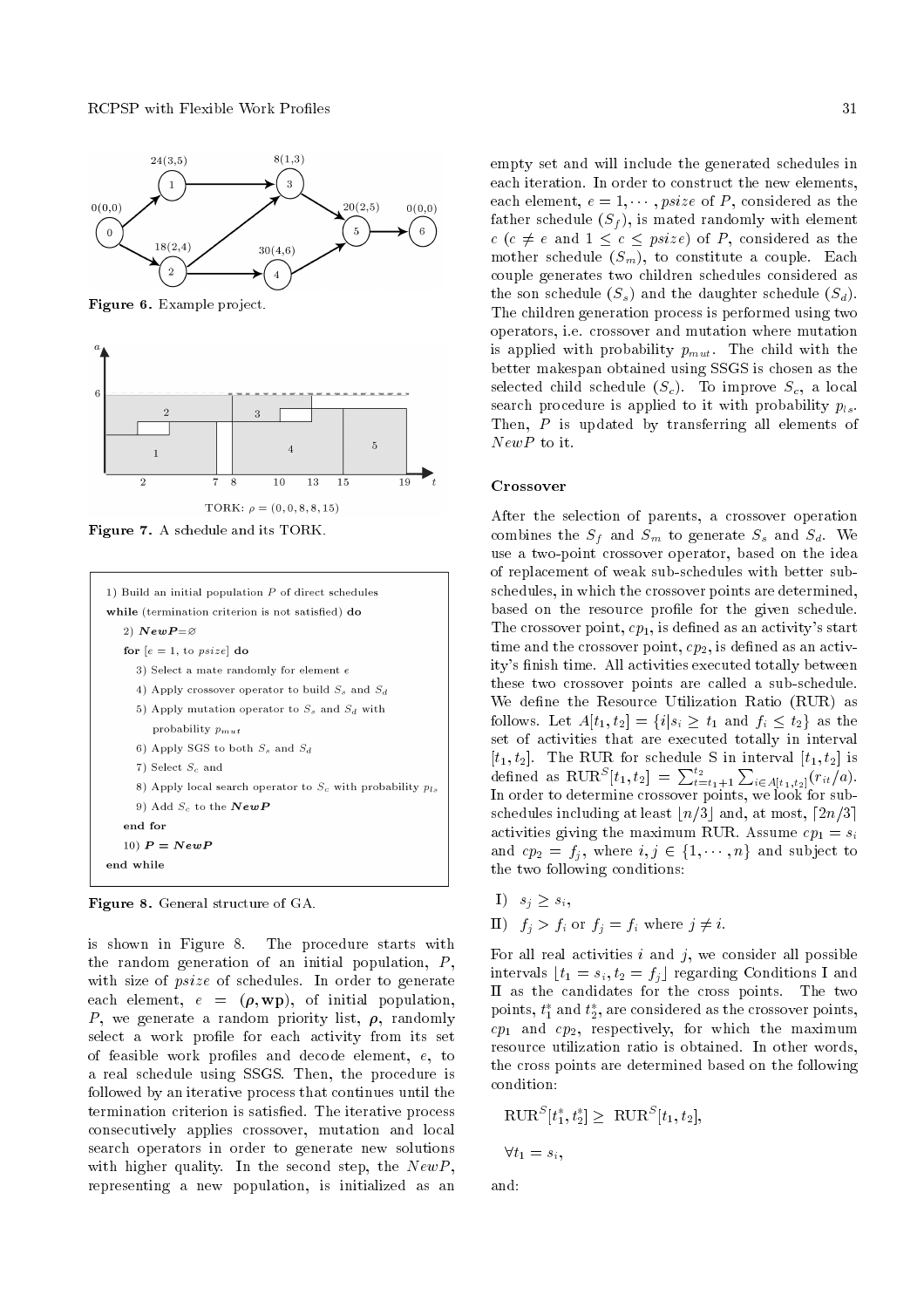$$
t_2=f_j,\qquad i,j=1,\cdots,n,
$$

and holding Conditions I and II.

Each activity, *i*, for which  $s_i \ge cp_1$  and  $f_i \le cp_2$ , constitutes the subset  $N_{\text{sub}}$ . In the following, we describe how the son schedule,  $S_s$ , is built from  $S_f$  and  $S_m$ . First, we determine  $cp_1(S_f)$  and  $cp_2(S_f)$  using the above mentioned two-point crossover operator. To generate the vectors,  $\rho_s$  and  $\mathbf{X}_s$ , of the  $S_s$ , for every activity,  $i \in N$ , we define the following combination rule. If in schedule  $S_f$  activity  $i \in N_{\text{sub}}$ , let  $\rho_{si} = \rho_{fi}$ and  $wp_{si} = wp_{fi}$ . Otherwise, if  $\rho_{fi} < cp_1(S_f)$ , let  $\rho_{si} = \rho_{mi} - b$  and  $wp_{si} = wp_{mi}$  and if  $\rho_{fi} > cp_1(S_f)$ , let  $\rho_{si} = \rho_{mi} + b$  and  $wp_{si} = wp_{mi}$  where b is a very big constant.

This combination rule allows the crossover operator to place the good sub-schedules with the high resource utilization of the  $S_f$  in  $S_s$  and replace the weaker sub-schedules of the  $S_f$  with the lower resource utilization by corresponding sub-schedules of the  $S_m$ . The big constant  $b$  is used in order to prevent the relative priority structure between the activities of a case being mixed with the priority values of activities of another case in the combination rule. By applying a SSGS on the obtained  $\rho_s$  and  $wp_s$ ,  $S_s$  is obtained. If we assume  $S_c = S_s$ , by obtaining the TORK corresponding to  $S_c$  and applying the SSGS to it, the generation of  $S_c$  is finished. By exchanging the role of  $S_f$  and  $S_m$  in generation of the child schedule,  $S_d$  can be easily obtained. Based on the lower makespan,  $S_s$ or  $S_d$  is selected as the child schedule,  $S_c$ . Schedules represented in Figures 9 to 11 are related to the example network of Figure 6 and illustrate the crossover operator in which son schedule  $S<sub>s</sub>$  is considered as the selected child schedule  $S_c$ .



**Figure 9.** Father schedule  $(S_f)$ .



**Figure 10.** Mother schedule  $(S_m)$ .



**Figure 11.** Child schedule  $(S_c)$ .

#### Mutation

After applying the crossover operator, each generated schedule is muted with a probability of  $p_{\text{mut}}$  using a mutation operator that works as follows. First, it selects, randomly,  $nrm$  out of n non-dummy activities as the chosen activities for mutation. Then, for each selected activity  $i$ , it chooses, randomly, a feasible work profile from the non-neighbors work profiles of its current work profile,  $wp_i$ . Finally, for the selected activity *i*, it changes the priority value as  $\rho_i = \rho_i + r_i$ , where  $r_i \in [1/3f, 2/3f]$  is a random integer.

#### Local Search

A local search procedure is applied over each generated schedule with probability  $P_{ls}$ , described by a Pseudocode in Figure 12. In this procedure, given a schedule S,  $f(S)$  denote the makespan of schedule S, Improvement is a Boolean variable and SA indicates the set of selected activities for a change in the work profile. This procedure tries to decrease  $f(S)$  by alternating the work profile of each activity in the neighborhood of the activity work profile.

This procedure includes a While loop, in which all activities are selected based on their priority values, re-

| 1) Build the priority list $\rho = (\rho_1, \dots, \rho_n)$ based on schedule |
|-------------------------------------------------------------------------------|
| S where $\rho_i = s_i$ .                                                      |
| 2) Let $Improvement = true$ .                                                 |
| While (improvement $= true$ ) do                                              |
| 3) Let <i>improvement</i> = false and $SA = \emptyset$                        |
| for $(i = 1$ to n) do                                                         |
| 4) Select activity j for which $\rho_j = \min(\rho_1, \dots, \rho_n)$         |
| and $j \neq SA$ .                                                             |
| 5) Add activity $j$ to $SA$ .                                                 |
| 6) Change the work profile of activity $j$ in its                             |
| defined neighborhood, apply SSGS for each                                     |
| change in work profile and select the best                                    |
| one resulting in schedule $S'$ .                                              |
| 7) If $f(S') < f(S)$ , let $S = (S') (\rho = \rho'.wp = wp'),$                |
| $f(S') = f(S)$ and <i>improvement=true</i> .                                  |
| and for                                                                       |
| end while                                                                     |
| 8) If $(improvement = true$ go to 1, otherwise stop.                          |
|                                                                               |

Figure 12. Local search procedure.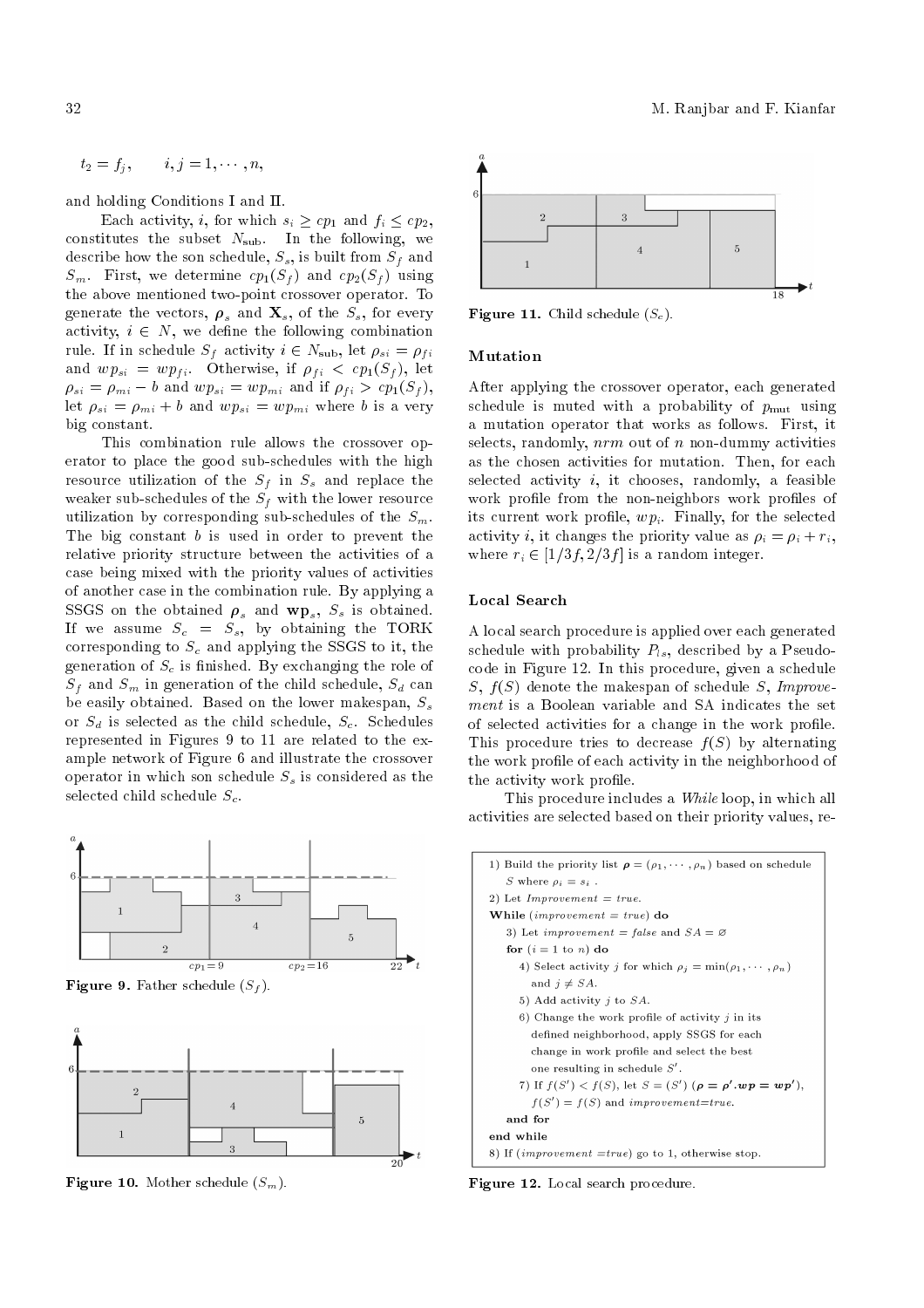spectively. In the main step (Step 6) of this procedure, for each selected activity  $j$ , all neighbors of its current work profile are replaced one by one as the work profile of activity  $j$ , while the other activities' work profiles and priority values are not changed. Each generated schedule in Step 6 is evaluated using its makespan and, finally, the best work profile is selected for activity  $j$ , resulting in schedule  $S'$ . If  $f(S') < f(S)$ , schedule  $S'$  is replaced with schedule S and Improvement is changed to true. In the last step, the procedure is stopped if no improvement is obtained; otherwise, it goes to the first step and updates the priority values based on the best found schedule of the loop.

# COMPUTATIONAL RESULTS

# Benchmark Problem Set

We have coded the procedure in Visual  $C++6.0$  and performed all computational experiments on a PC Pentium IV 3GHz processor with 1024 MB of internal memory. We have validated the procedure on two sets of instances developed by Kolisch [1]; one with 30 non-dummy activities and one with 60 non-dummy activities (additionally, each instance has a dummy start and a dummy end activity, each with a duration of zero and a work content of zero). These instances have been generated by transforming a subset of instances from the 30- and 60-activity sets of the instances as available in the PSPLIB library (http://www.bwl.unikiel.de/bwlinstitute/Prod/psplib/datasm.htm. Only one renewable resource is considered in the generation of these instances.

Each instance is characterized by the following four parameters: rurf,  $t \min$ , rsf and NC, which are detailed below.

- a) rurf stands for the resource usage range factor. It determines for each activity *i* the range of  $[\underline{r}_i, \overline{r}_i]$ for the per period resource usage of this activity.  $rurf \in [0, 1]$  where 0 defines a range with  $r_i = \bar{r}_i$ and 1 defines a large range. In these two sets of instances, rurf is set to 0.1 and 0.3, respectively. Based on the *rurf* value, for each activity  $i$ ,  $r_i$  and  $\bar{r}_i$  are calculated as  $r_i = |w_i(1 - \text{rurf})|$  and  $\bar{r}_i =$  $\lceil w_i(1 + rurf) \rceil$ .
- b)  $t$  min stands for the minimum number of consecutive periods where activity i has to have a constant resource usage. t min has been set to 1 and 3 for all activities, respectively.
- c) rsf stands for the resource strength factor. rsf determines the scarcity of the resources. For  $rsf =$ 0, the resources will be as scarce as possible to allow a feasible solution. For  $rsf = 1$ , the amount of capacity is such that the resource constraints are

not binding any more. In our problem instance, rsf has been set to 0.2 and 0.5, respectively.

d) NC stands for the network complexity. It measures the average number of non-redundant arcs per activity in the network.  $NC$  has been set to 1.5, 1.8 and 2.1, respectively.

Using a full factorial design,  $2^*2^*2^*3 = 24$  instances have been generated with 30 and with 60 activities, respectively. Also, for each activity i, the work content,  $w_i$ , is a random integer from interval [1, 100].

#### Parameter Settings

To test our procedure, we predefine the settings of the parameters of the genetic algorithm. The number of children,  $\eta r c$ , is fixed at 2, the number of mutated activities in the mutation step is set equal to  $n/10$ . Using fine tuning, we obtained the values of  $p_{\text{mut}}$  and  $p_{ls}$  parameters as  $p_{mut} = 0.04$ ,  $p_{ls} = 0.1$ . Also, the fined tuned values of  $psize$  related to the stop condition are considered as three CPU-time-limits 1, 10 and 50 seconds, and the size of the problem-instances are shown in Table 2.

# Number of Feasible Work Profiles

Table 3 indicates the average number of feasible NI, ND and TR work profiles for each activity based on the different values of parameters  $t$  and rurf. It can be seen that the number of feasible work profiles is an increasing function of  $1/t$  and rurf.

#### Detailed Computational Results

The performance of the GA for the RCPSP FWP on the 24 instances is summarized in Table 4. We report the total sum of the makespan of each obtained solution

Table 2. Tuned values of  $psize$ .

| <b>Instances</b> | $CPU$ -Time-Limit $(s)$ |     |     |
|------------------|-------------------------|-----|-----|
| Set              |                         | 10  | 50  |
| <b>J30</b>       | 50                      | 110 | 425 |
| J60              | 30                      | 75  | 400 |

Table 3. Average number of feasible work profiles.

|                        | Type of Work Profile |         |        |
|------------------------|----------------------|---------|--------|
| Values of Parameter    | SМ                   | ND (NI) | TR.    |
| $t = 1$ , $rurf = 0.1$ | 4.83                 | 36.04   | 294.08 |
| $t = 1$ , $rurf = 0.3$ | 6.15                 | 50.12   | 381.42 |
| $t = 3$ , $rurf = 0.1$ | 1.56                 | 6.33    | 9.58   |
| $t = 3$ , $rurf = 0.3$ | 2.62                 | 10.16   | 15.72  |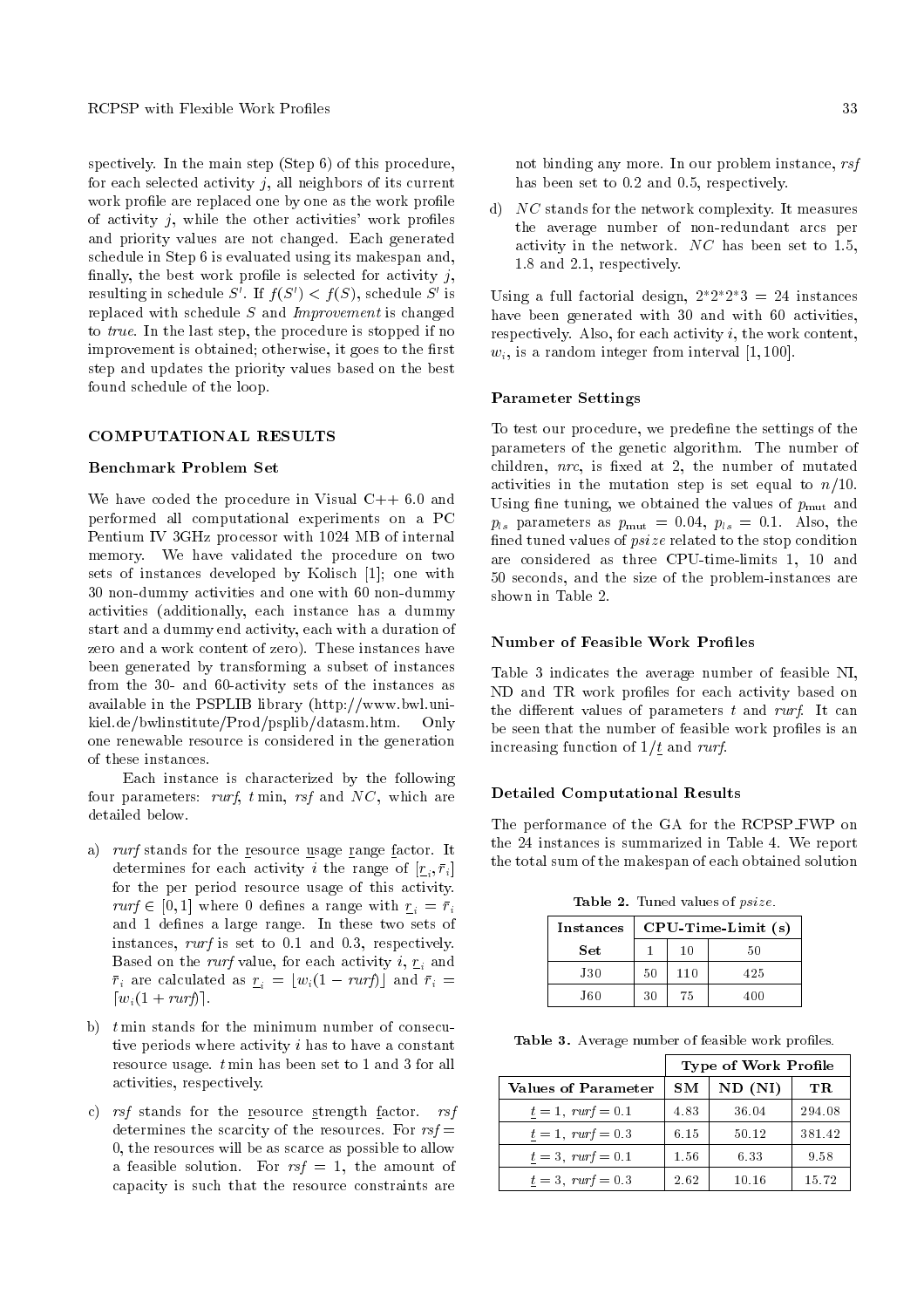| Problem Set                   | $CPU-Time Limit(s)$ | Data Set |             |
|-------------------------------|---------------------|----------|-------------|
|                               |                     | J30      | ${\bf J60}$ |
|                               | 5                   | 1410     | 2310        |
| Sum of the makespans          | 10                  | 1319     | 2221        |
|                               | 50                  | 1027     | 1783        |
|                               | 5                   | 35.03%   | 38.61%      |
| Average deviation from the LB | 10                  | 32.74%   | 37.11%      |
|                               | 50                  | 25.49%   | 29.75%      |

Table 4. Detailed computational results.

and the average deviation from the lower bound LB, described previously.

Table 5 shows the effect of the work profile types. The results are presented as the average deviation from the LB for 1, 10 and 50 seconds CPU-time-limit and for four types of work profile: SM, ND, NI and TR. The results related to TR and SM work profile are the best and the worst, respectively. This result is in line with our expectations because  $SMCNICTR$  and  $SM\subseteq ND\subseteq TR$ .

#### Impact of the Mutation and the Local Search

Figures 13 and 14 indicate the impact of the mutation and the local search on the RCPSP FWP results by changing  $p_{\text{mut}}$  and  $p_{ls}$ , respectively. The results are obtained based on the average percent deviation from

|              | CPU-Time Limit (s) |        |        |
|--------------|--------------------|--------|--------|
| Work Profile | 5                  | 10     | 50     |
| SМ           | 44.16%             | 42.87% | 41.59% |
| ND           | 37.64%             | 36.28% | 29.47% |
| NI           | 37.69%             | 36.27% | 29.45% |
| 'FR          | 35.22%             | 35.06% | 26.48% |

Table 5. Effect of the work profile types.



Figure 13. Impact of the mutation operator.



Figure 14. Impact of the local search operator.

the lower bound LB when the allowed CPU-time limit is 10 seconds. The results reveal that the best values for the probability of applying these two operators on each generated schedule are as  $p_{\text{mut}} = 0.04$  and  $p_{ls} = 0.1$ .

## **CONCLUSION**

In this paper, we introduced the Resource-Constrained Project Scheduling Problem with a Flexible Work Pro file (RCPSP\_FWP). We developed a linear model for the problem, an enumeration procedure for generation of feasible work profiles and a metaheuristic, based on the Genetic Algorithm (GA), for solving the problem. As the crossover operator, the GA uses a two-point crossover based on the idea of the replacement of weak sub-schedules with better ones. To that purpose, we used the resource utilization ratio to evaluate different sub-schedules. We also developed a local search incorporated with GA to improve the solutions' quality. We performed detailed computational results on two problem sets, J30 and J60, each including 24 problem instances.

Our future research efforts will focus on two extensions. First, we focus on developing an exact solution approach for the RCPSP FWP and also better metaheuristics. Second, we focus on considering work profiles in general forms and developing a procedure to generate them.